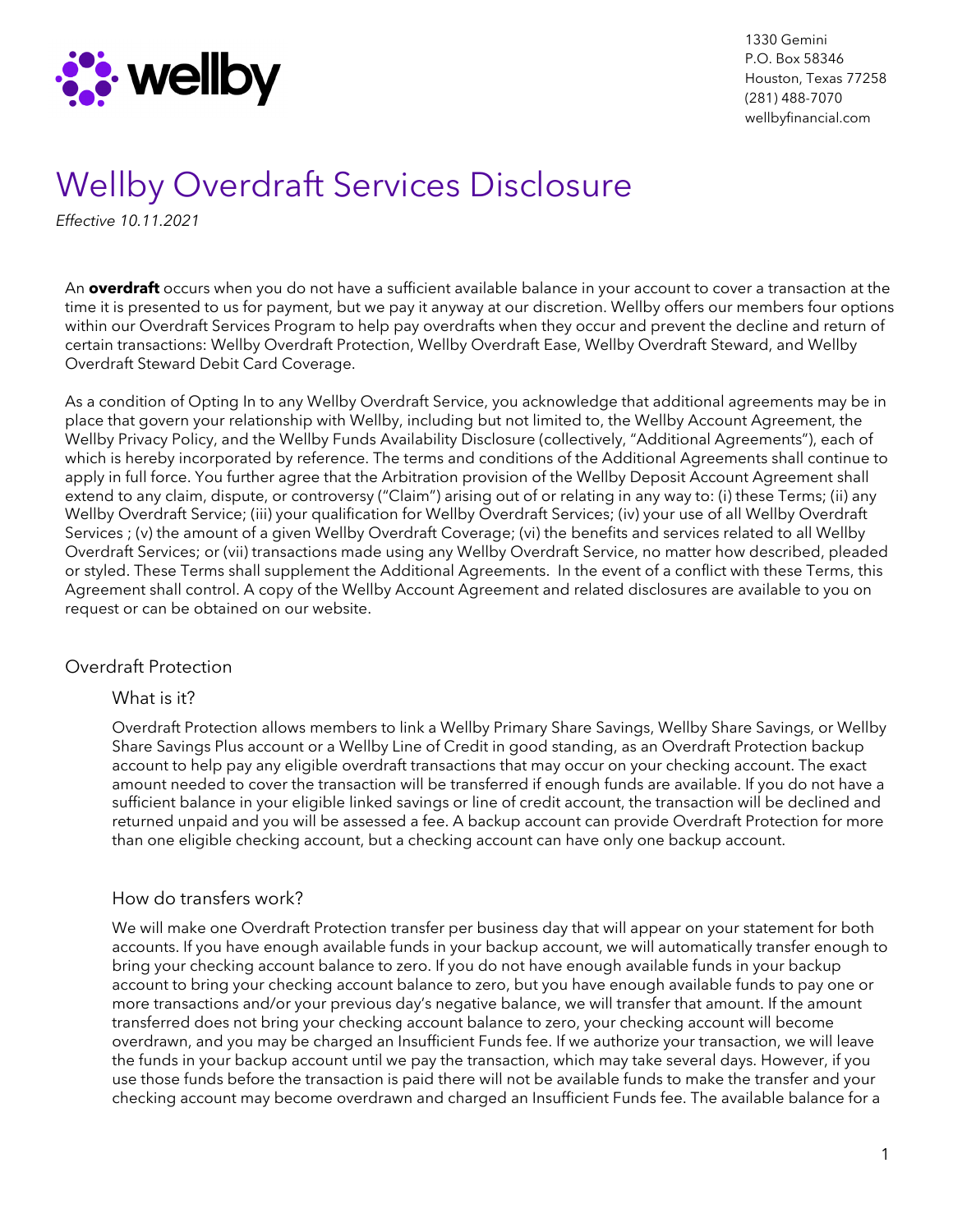

savings account is determined at the time that we authorize a transaction or at the end of business day processing. The available balance for a line of credit is determined at the end of the previous business day. We are not required to notify you if funds from the backup account cannot be transferred for Overdraft Protection.

What transactions qualify?

• ACH, Check, and Debit Card Purchases are covered.

#### What is not covered?

We will **not** authorize and pay overdrafts for ATM and cash back transactions, over the counter withdrawals and internal transfers initiated through online and telephone banking.

#### What are the associated fees?

- Linked Wellby Primary Share Savings, Wellby Share Savings, Wellby Share Savings Plus Account
	- o **\$0 fee** is charged for each transfer
	- o **NO monthly service fee** or startup fee
- If you are not enrolled or If Wellby returns items mentioned above as unpaid, you will receive a **\$25** Insufficient Funds fee.
- Linked Wellby Line of Credit (based on approval and credit qualifications)

#### o **NO monthly service fee**

- Funds are advanced from a loan, which may accrue interest and other fees, as outlined in the Line of Credit Terms and Conditions.
- To qualify, you must apply for the loan. The loan is subject to credit qualifications.
- The loan limit is the max allowed to be pulled for Overdraft Protection.

#### How do I qualify?

- Are a consumer, use your account primarily for personal or household purposes
- Not in default on any loan or other obligation to Wellby
- Not subject to any legal or administrative order or levy
- Have an eligible share savings or line of credit loan account
- Have elected to opt-in to Overdraft Protection

#### Overdraft Ease

#### What is it?

Wellby Overdraft Ease is an optional, no fee service that helps you avoid overdrawing your Wellby Spending, Wellby Secure Spending, and Wellby Spending Plus accounts for debit card purchases up to a certain limit, for which you must meet certain criteria. This limit is determined by Wellby in its sole discretion based on the history of any Wellby qualifying accounts you have, direct deposit history, not including one-time direct deposits such as tax refunds or other similar deposits and direct deposit amounts, spending activity and other risk-based factors. Your limit may be increased or decreased at any time by Wellby and will always represent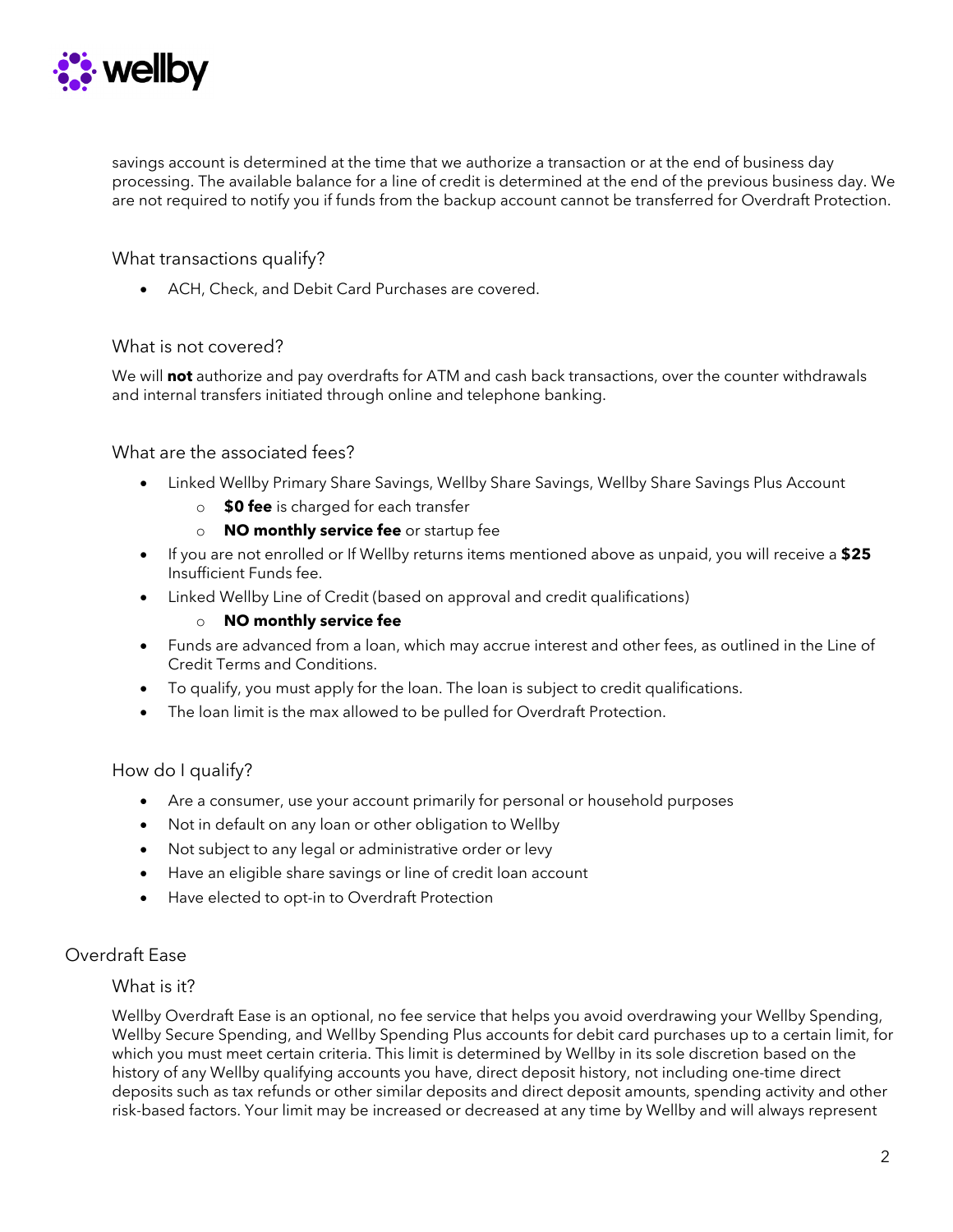

the maximum limit you may draw your account negative on qualifying transactions. Accounts must be in good standing in accordance with the terms of the Wellby Deposit Account Agreement to qualify. This service is *DISCRETIONARY*, and Wellby does *NOT GUARANTEE* payment of your overdraft transaction. *If Wellby DOES NOT* pay your transaction, the transaction will be declined or returned unpaid. If Wellby returns an item unpaid and you have opted-in to overdraft services, you may also be charged a fee for insufficient funds.

• *Please Note: If you are enrolled in Overdraft Protection, and you have a sufficient available balance in your linked Overdraft Protection backup account, your transaction will be approved using Overdraft Protection instead of Overdraft Ease, and a transfer will be made once daily to bring your account balance to zero.*

#### What transactions qualify?

- Checks
- Automatic Payments, ACH (e.g., recurring phone bill, mortgage or utility bill)

#### What is not covered?

• We will **not** authorize and pay overdrafts for ATM and cash back transactions, over the counter withdrawals and internal transfers initiated through online banking and telebanking and may not authorize and pay overdrafts for Debit Card transactions unless you enroll in the Overdraft Steward Debit Card Coverage below.

#### What are the associated fees?

- There are no fees each time Wellby pays an overdraft using Overdraft Ease.
- If you are not enrolled and/or If Wellby returns items mentioned above as unpaid, you will receive a **\$25** Insufficient Funds fee.

#### How do I qualify?

- You must be at least 18 years of age
- You are a consumer, use your account primarily for personal or household purposes, and your account has been opened at least 30 days
- You are not in default on any loan or other obligation to Wellby
- You are not subject to any legal or administrative order or levy
- You have elected to opt-in to the Overdraft Steward

#### Overdraft Steward

#### What is it?

Wellby Overdraft Steward is an optional service that will cover checks, automatic and ACH payments for a fee when there is not a sufficient available balance in your Wellby Secure Spending and Wellby Spending Plus accounts up to a certain limit amount, for which you must meet certain criteria. This limit is determined by Wellby in its sole discretion based on the history of any Wellby qualifying accounts you have, direct deposit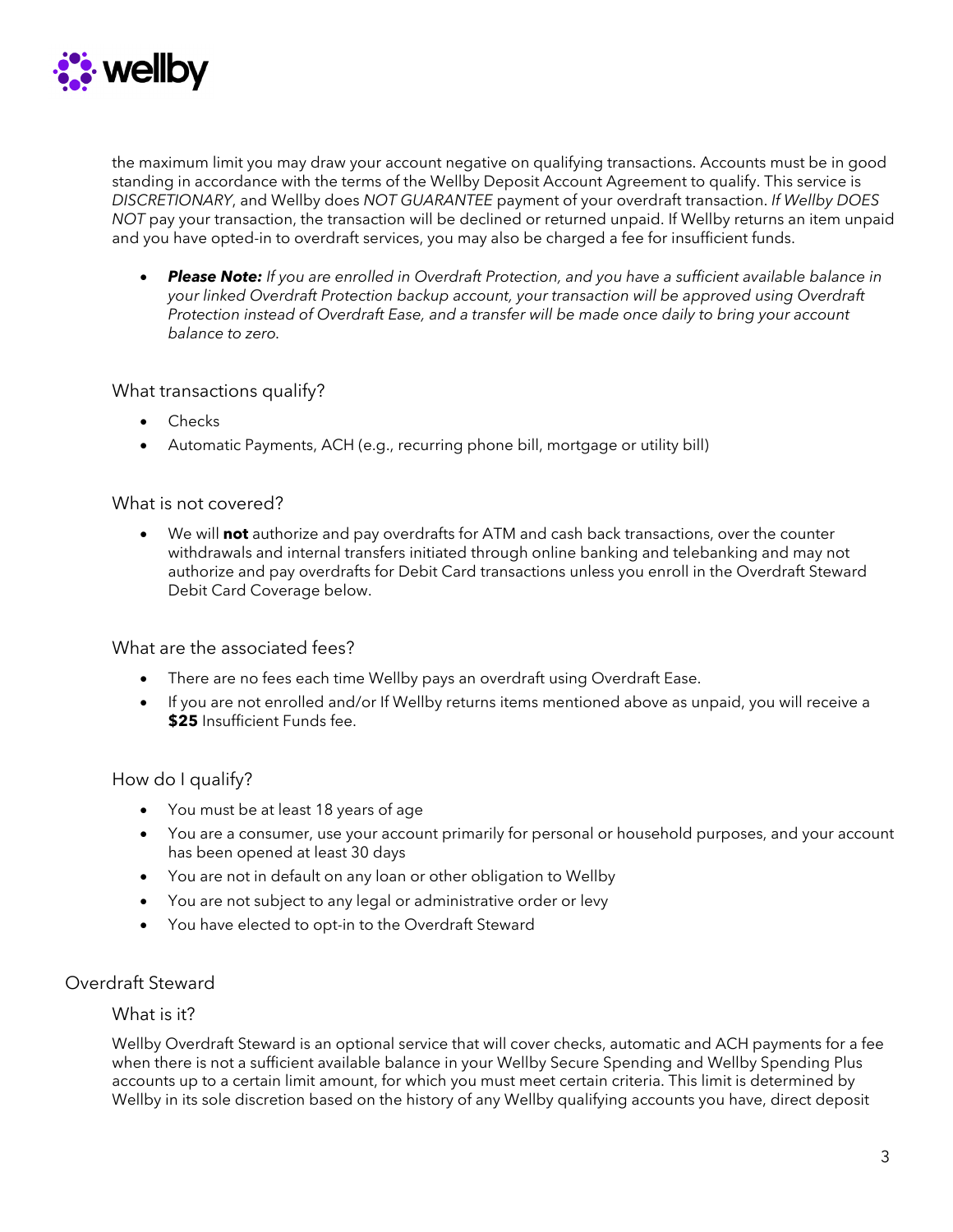

history, not including one-time direct deposits such as tax refunds or other similar transactions, and direct deposit amounts, spending activity and other risk-based factors. Your limit may be increased or decreased at any time by Wellby and will always represent the maximum limit you may draw your account negative on qualifying transactions. Accounts must be in good standing in accordance with terms of the Wellby Deposit Account Agreement to qualify. This service is *DISCRETIONARY*, and Wellby does *NOT GUARANTEE* payment of your overdraft transaction. *If Wellby DOES NOT* pay your transaction, the transaction will be declined or returned unpaid. If Wellby returns an item unpaid and you have opted-in to overdraft services, you may also be charged a fee for insufficient funds.

• *Please Note: If you are enrolled in Overdraft Protection, and you have a sufficient available balance in your linked Overdraft Protection backup account, your transaction will be approved using Overdraft Protection instead of Overdraft Steward, and a transfer will be made once daily.*

#### What does it cover?

- Checks
- Automatic Payments, ACH (e.g., recurring phone bill, mortgage or utility bill)

#### What is not covered?

• We will **not** authorize and pay overdrafts for ATM and cash back transactions, over the counter withdrawals and internal transfers initiated through online banking and telebanking and may not authorize and pay overdrafts for Debit Card Transactions unless you enroll in the Overdraft Steward Debit Card Coverage.

#### What are the associated fees?

- There is an Overdraft fee for Overdraft Steward of up to **\$25** each time Wellby pays an overdraft.
- If Wellby returns items mentioned above as unpaid, you will receive a **\$25** Insufficient Funds fee.
- There is a daily maximum of 10 Overdraft fees (\$250) that can be charged.

#### How do I qualify?

- You must be at least 18 years of age
- You are a consumer, use your account primarily for personal or household purposes, and your account has been opened at least 30 days
- You are not in default on any loan or other obligation to Wellby
- You are not subject to any legal or administrative order or levy
- You have elected to opt-in to Overdraft Steward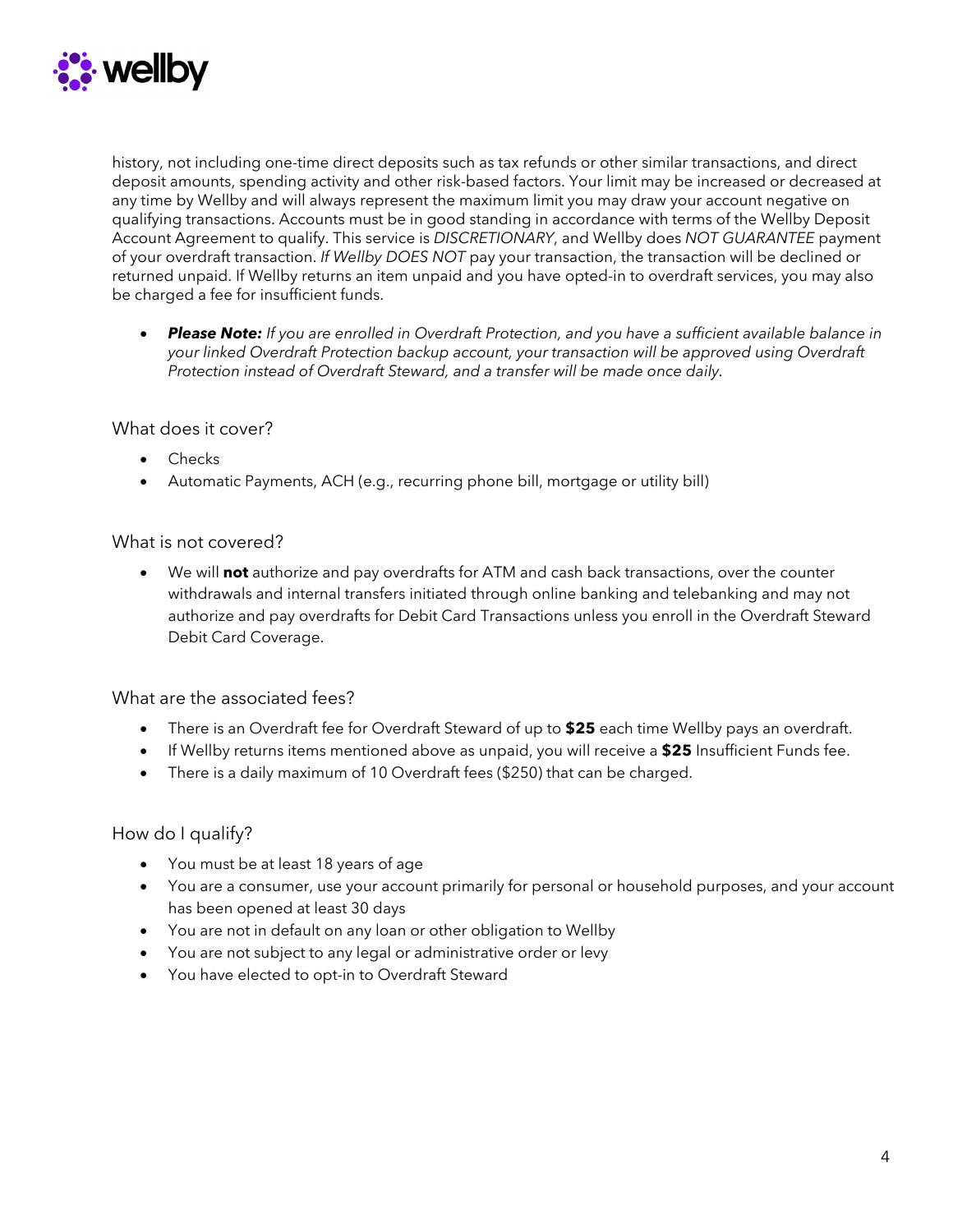

#### Overdraft Steward Debit Card Coverage

What is it?

Wellby Debit Card Overdraft Steward is an optional service that will cover debit card transactions that post to your checking account when there is not a sufficient available balance in your Wellby Secure Spending and Wellby Spending Plus accounts up to a certain limit, for which you must meet certain criteria. This limit is determined by Wellby in its sole discretion based on the history of any Wellby qualifying accounts you have, direct deposit history, not including one-time direct deposits such as tax refunds or other similar transactions, and direct deposit amounts, spending activity and other risk-based factors. Your limit may be increased or decreased at any time by Wellby and will always represent the maximum limit you may draw your account negative on qualifying transactions. Accounts must be in good standing in accordance with terms of the Wellby Account Agreement to qualify. This service is *DISCRETIONARY*, and Wellby does *NOT GUARANTEE* payment of your overdraft transaction. *If Wellby DOES NOT* pay your transaction, the transaction will be declined or returned unpaid. If Wellby returns an item unpaid, you may also be charged a fee for insufficient funds.

- *Please Note: If you are enrolled in Overdraft Protection, and you have a sufficient available balance in your linked Overdraft Protection backup account, your transaction will be approved using Overdraft Protection instead of Overdraft Steward Debit Card Protection, and a transfer will be made once daily. Members must be enrolled in Wellby Overdraft Steward to opt-in to Wellby Overdraft Steward Debit Card Coverage. You may choose to opt-out of Overdraft Steward Debit Card Coverage while remaining enrolled in Overdraft Steward to cover checks and ACH only.*
- *If you OPT-OUT of Wellby Overdraft Steward Debit Card coverage, the debit card transaction will be DECLINED, and you will NOT be charged a fee.*
- *If you OPT-IN to the Wellby Overdraft Steward Debit Card coverage, Wellby may pay the overdraft debit card transaction at its discretion based on your account history, the deposits you make, and the transaction amount.*

#### What does it cover?

• Debit card transactions (both recurring and non-recurring)

#### What is not covered?

• We will **not** authorize and pay overdrafts for ATM and cash back transactions, over the counter withdrawals and internal transfers initiated through online banking and telebanking and pay overdrafts for Debit Card Transactions unless you enroll in the Overdraft Steward Debit Card Cover.

#### What are the associated fees?

- If you OPT-OUT, we will DECLINE the transaction, and you will NOT be charged a fee. Note: a transaction approved based on a positive ledger balance will be paid even if the ledger balance is negative at the time of settlement.
- If you OPT-IN, we will PAY the transaction at the discretion of Wellby, and you will be charged an Overdraft fee of up to **\$25** for each transaction.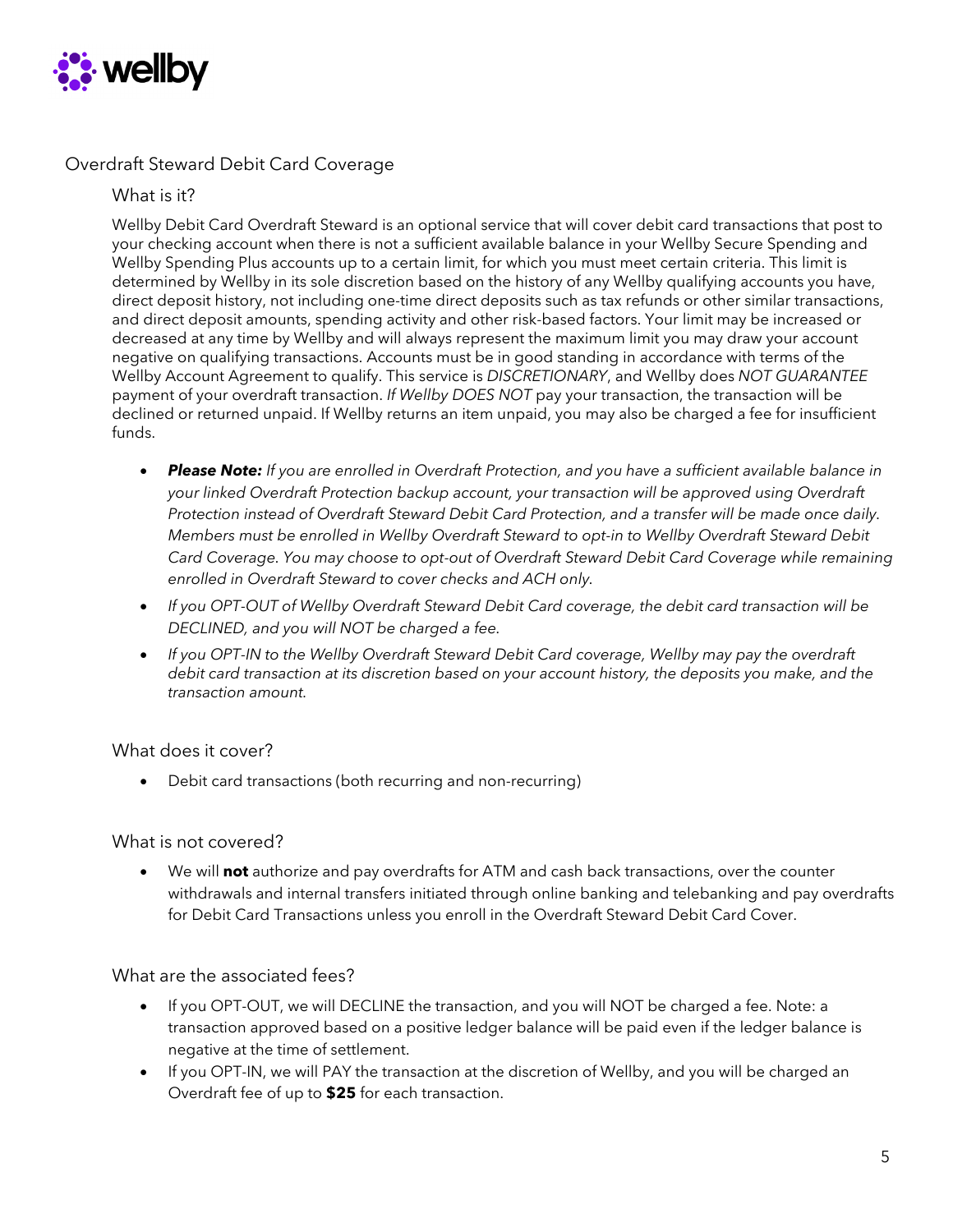

• There is a daily maximum of 10 Overdraft fees (\$250) that can be charged.

How do I qualify?

- You must qualify for Overdraft services. Please refer to the requirements mentioned above under Overdraft Protection.
- You have elected to opt-in to Overdraft Steward and Overdraft Steward Debit Card Coverages.